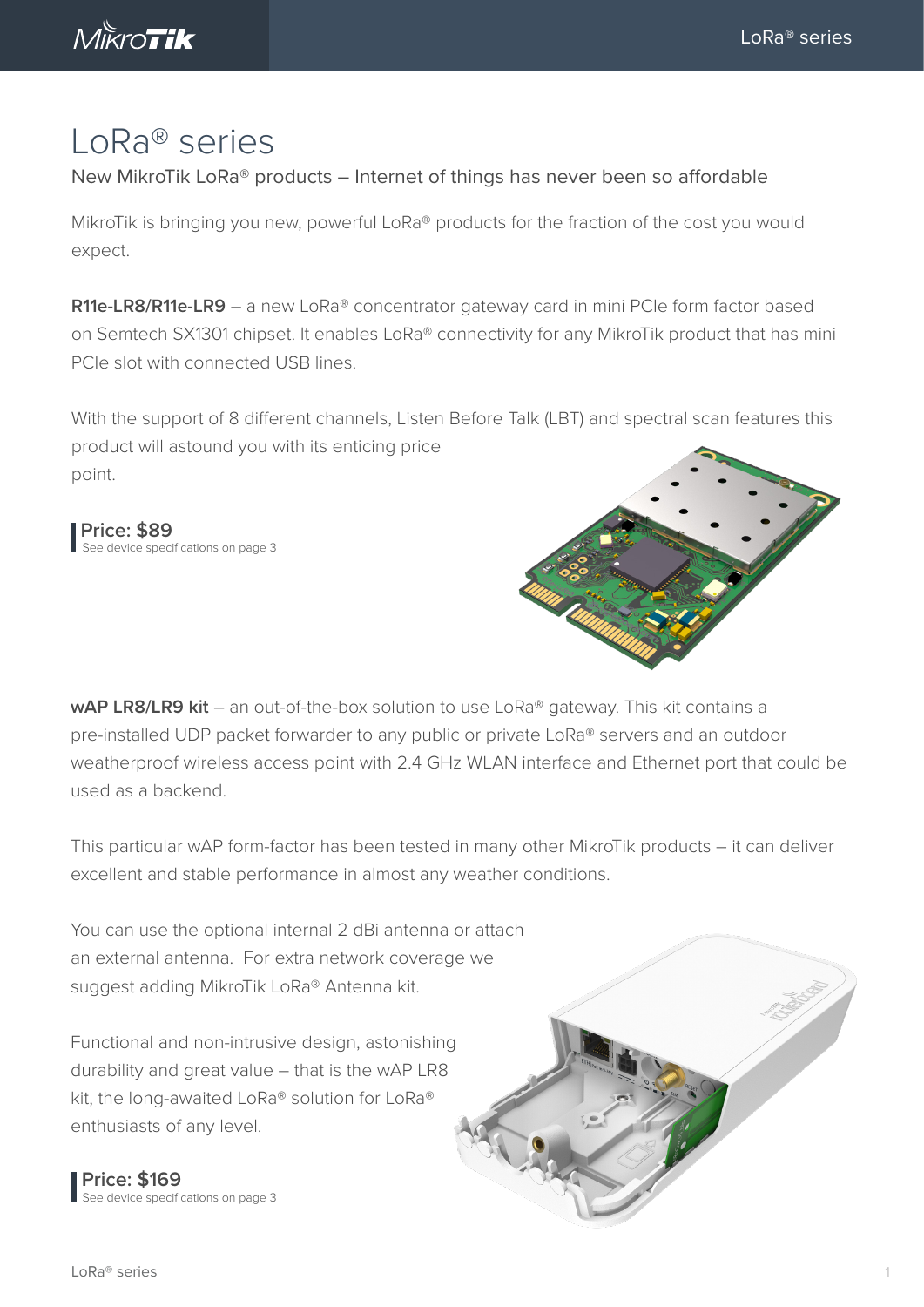

**LoRa® Antenna kit** with a 6.5 dBi Omni antenna for 824-960 MHz, 1 m long SMA cable and mechanical holder for quick and easy mast attachment – when you need that extra network coverage.



## **LoRa® Antenna kit specifications**

| Product code         | TOF-0809-7V-S1    |
|----------------------|-------------------|
| Frequency            | 824 - 960 MHz     |
| Gain                 | $6.5$ dBi         |
| Horizontal beamwidth | $360^\circ$       |
| Vertical beamwidth   | $30^\circ$        |
| Nominal impedance    | 50 $\Omega$       |
| Lightning protection | DC ground         |
| Connector            | <b>SMA</b> female |
| Weight               | 0.6 kg            |
| Dimensions           | Ø 25 x 950 mm     |
| Mast diameter        | Ø 30 - 50 mm      |

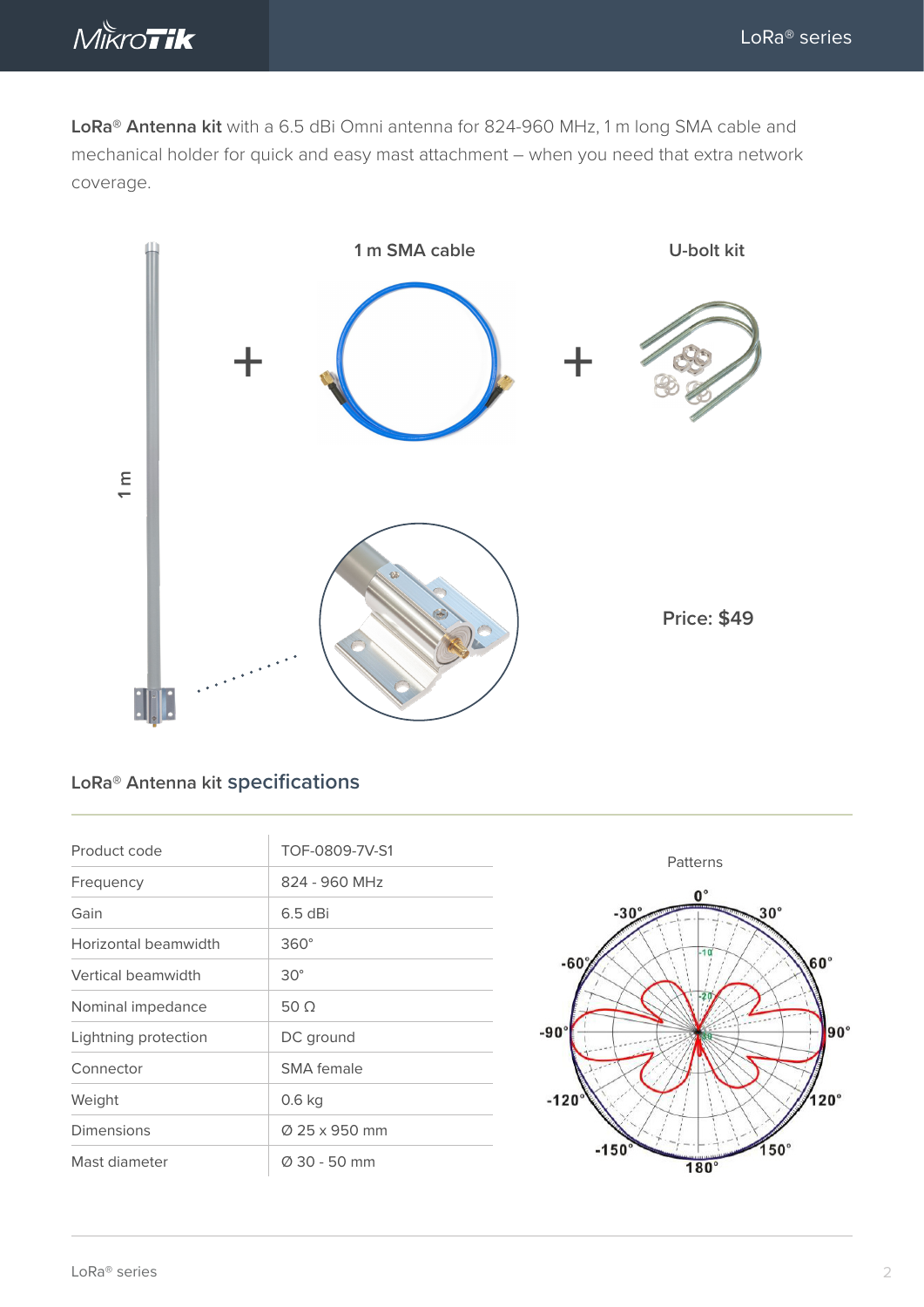

Operating ambient

**Contract Contract Contract Contract Contract Contract Contract Contract Contract Contract Contract Contract Contract Contract Contract Contract Contract Contract Contract Contract Contract Contract Contract Contract Contr** 

France

## **R11e-LR8/R11e-LR9 specifications**

| $11112$ EINO/INTIC EINS SPECIFICANOIS |                                                                                                                       |                                                         |  |  |
|---------------------------------------|-----------------------------------------------------------------------------------------------------------------------|---------------------------------------------------------|--|--|
| Product code                          | R <sub>11e</sub> -LR <sub>8</sub>                                                                                     | R <sub>11e</sub> -LR <sub>9</sub>                       |  |  |
| Interface                             | Mini-PCle                                                                                                             |                                                         |  |  |
| Supported class                       | A and C                                                                                                               |                                                         |  |  |
| Frequency                             | 863-870 MHz (EU863-870, RU864-870,<br>IN865-867)                                                                      | 902-928 MHz (AU915-928, US902-928,<br>AS923, KR920-923) |  |  |
| RF Output power                       | 863-870 MHz 20 dBm                                                                                                    | 902-928 MHz 23 dBm                                      |  |  |
| Receive max sensitivity               | $-137$ dB @ SF12                                                                                                      |                                                         |  |  |
| Range                                 | Up to 15 km in rural environment and up to 2 km in urban environment when using<br>MikroTik LoRa® 6.5 dBi antenna kit |                                                         |  |  |

| <b>wAP LR8/LR9 kit specifications</b> |  |  |  |  |
|---------------------------------------|--|--|--|--|
|---------------------------------------|--|--|--|--|

Operating ambient<br>temperature  $-40^{\circ}$ C ... +70°C

Max power consumption 2 W

|                                  |                                          | <b>CONTRACTOR</b>   |
|----------------------------------|------------------------------------------|---------------------|
| Product code                     | RBwAPR-2nD&R11e-LR8                      | RBwAPR-2nD&R11e-LR9 |
| <b>CPU</b>                       | QCA9531 650 MHz                          |                     |
| Size of RAM                      | 64 MB                                    |                     |
| 10/100 Ethernet ports            | 1                                        |                     |
| Wireless                         | Built-in 2.4 GHz 802.11b/g/n, dual-chain |                     |
| Antenna gain                     | 2 dBi                                    |                     |
| PoE in                           | Yes                                      |                     |
| Supported input voltage          | 9 V - 30 V (Passive PoE)                 |                     |
| <b>Dimensions</b>                | $185 \times 85 \times 30$ mm             |                     |
| Operating ambient<br>temperature | $-40^{\circ}$ C +60 $^{\circ}$ C         |                     |
| Operating system                 | RouterOS, License level 4                |                     |
| Max power consumption            | 7 W                                      |                     |

## **Wireless specifications**

| <b>Rate (2.4 GHz)</b> | $Tx$ ( $dBm$ ) | Rx (dBm) | <b>Rate (2.4 GHz)</b> | Tx (dBm) | $Rx$ (dBm) |
|-----------------------|----------------|----------|-----------------------|----------|------------|
| 1MBit/s               | 22             | -96      | 54MBit/s              | 18       | $-74$      |
| $11MB$ it/s           | 22             | -89      | MCS <sub>0</sub>      | 20       | -93        |
| 6MBit/s               | 20             | -93      | MCS7                  | 16       | $-71$      |